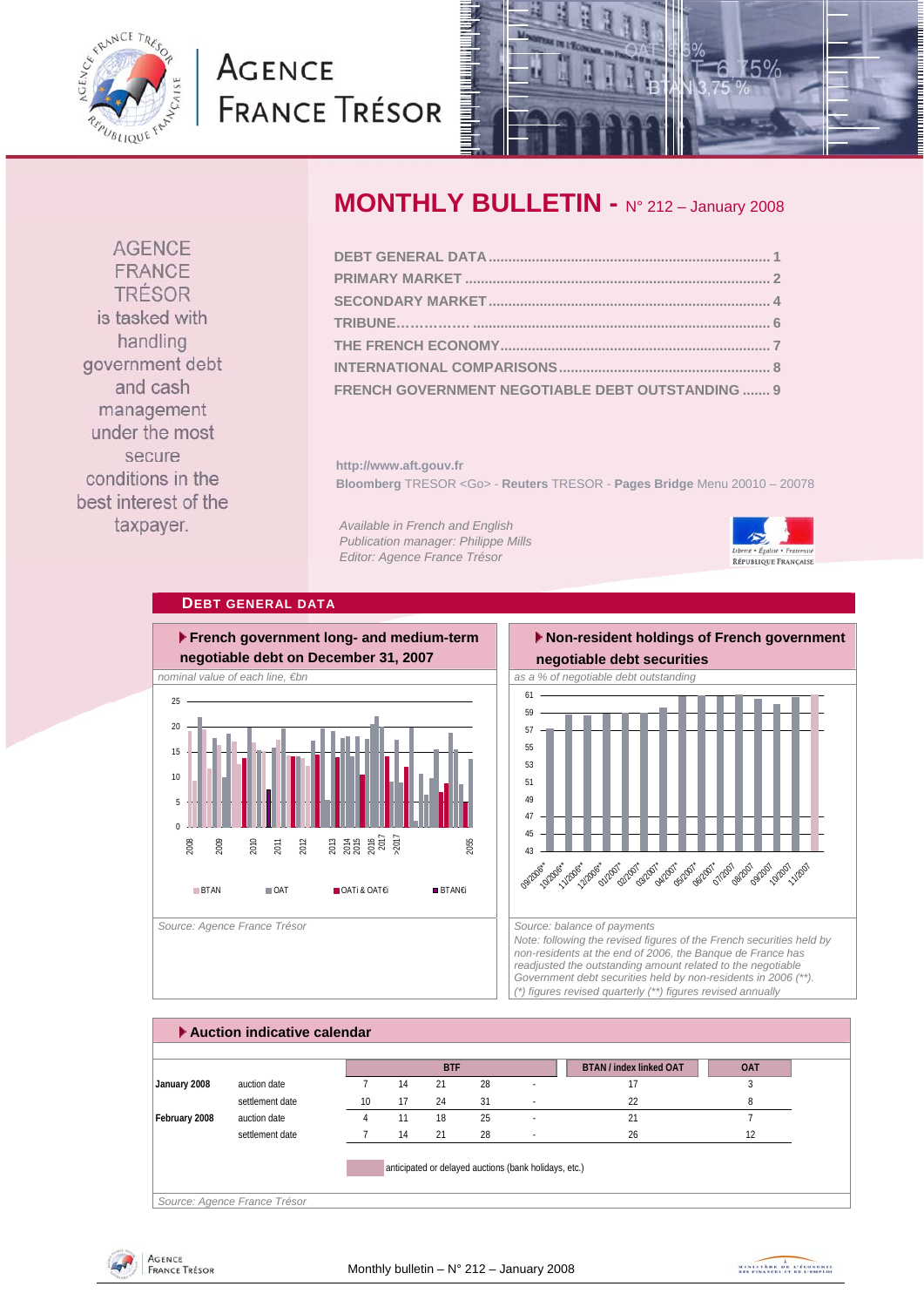#### <span id="page-1-0"></span>**NEWS**

### **Ensuring continued liquidity for all government securities**

In keeping with its strategy of transparency, Agence France Trésor published at the end of 2007 the details of the 2008 indicative State financing programme. The public borrowing requirement, net of buybacks, shall be covered by up to €116.5 billions in medium-term and long-term borrowing. This amount is larger than the  $\epsilon$ 97.5 billion borrowed in 2007, but the increase stems primarily from increased redemption of OAT and BTAN issues. The fiscal deficit is actually down slightly at €41.7 billion.

 Outstanding short-term borrowing will increase by €22.1 billion, bringing the amount back into line with historical averages this compartment and meeting strong investor demand for top-rated short-term securities. The same determination to ensure investors continued liquidity across all maturities has led AFT to opt for issuance of equal parts of BTANs and fixed-rate OATs. Inflation-linked issues will account for at least 10% of the medium-term and longterm financing programme. AFT could increase this minimum proportion significantly if investor demand warrants such a move. Inflation-linked issues accounted for 18.5% of net medium-term and long-term issuance in 2007. In 2008, AFT will consider the opportunities for issuing new bonds in this market segment, including a possible new benchmark bond with a maturity of 15 years or more linked to the French inflation rate (OATi).

In addition to inflation-linked issues, a BTAN maturing in September 2010 will be created, along with two new 5-year benchmark securities and two new 10 year benchmark securities. Once again, AFT is committed to tapping the new issues to assure the market of their liquidity. AFT may also tap other issues that are not benchmark securities, depending on investor demand.

#### **PRIMARY MARKET**

#### **Long- and medium-term financing over the year on December 31, 2007**







## **OATs and BTANs: indicative repayment schedule on December 31, 2007**

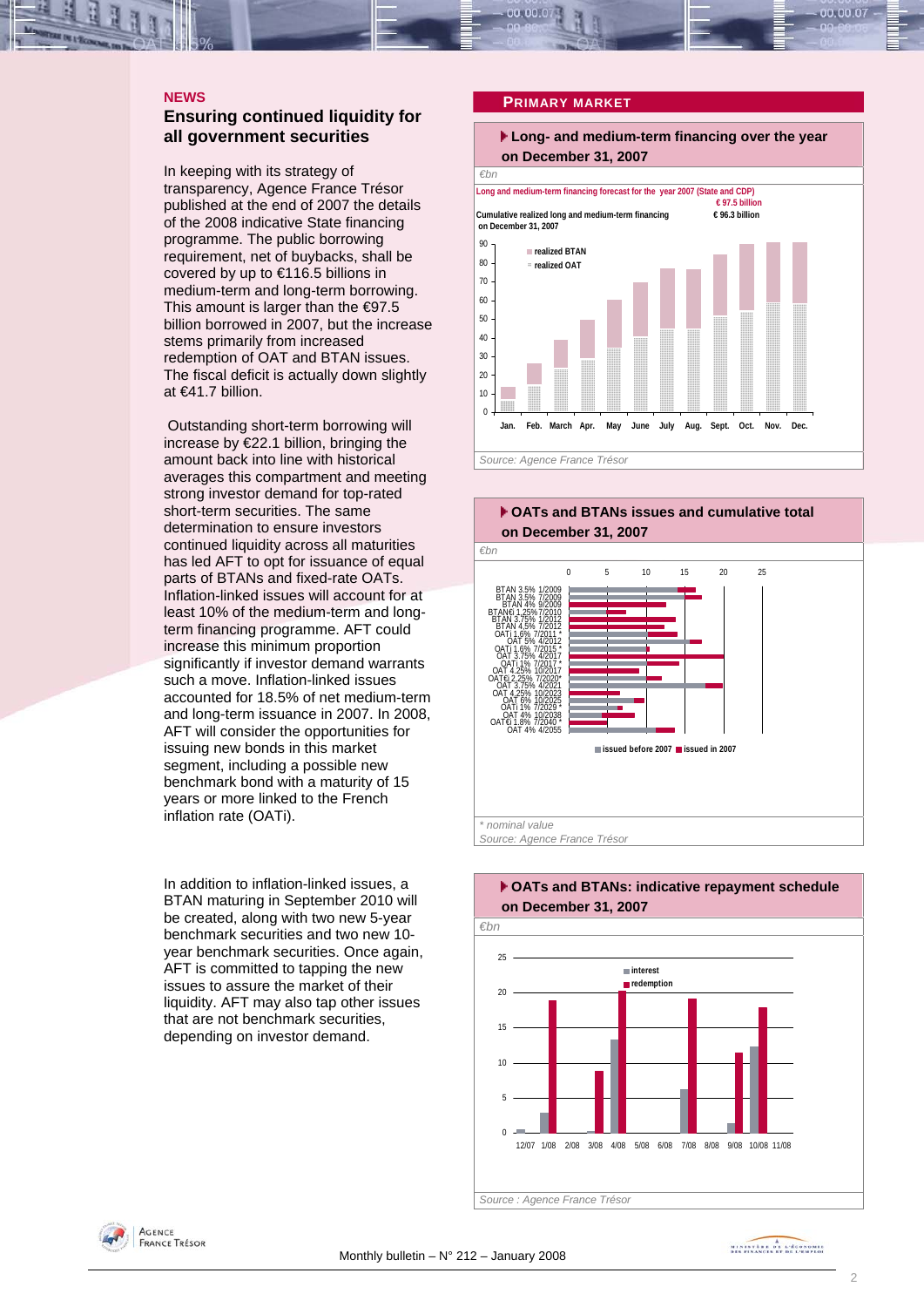| $\epsilon$ m | ▶ OAT and BTAN auctions - December 2007 |
|--------------|-----------------------------------------|
|              | <b>No auction in December</b>           |
|              |                                         |

| ▶ BTF auctions - December 2007 |            |            |            |            |            |  |  |  |  |  |  |
|--------------------------------|------------|------------|------------|------------|------------|--|--|--|--|--|--|
| $\epsilon$ m                   |            |            |            |            |            |  |  |  |  |  |  |
|                                | <b>BTF</b> | <b>BTF</b> | <b>BTF</b> | <b>BTF</b> | <b>BTF</b> |  |  |  |  |  |  |
|                                | Short term | 1 month    | 3 month    | 6 month    | 1 year     |  |  |  |  |  |  |
| <b>Auction date</b>            |            |            | 12/3/2007  | 12/3/2007  |            |  |  |  |  |  |  |
| Settlement date                |            |            | 12/6/2007  | 12/6/2007  |            |  |  |  |  |  |  |
| Maturity                       |            |            | 3/6/2008   | 6/19/2008  |            |  |  |  |  |  |  |
| <b>Total issued amount</b>     |            |            | 1,620      | 1,666      |            |  |  |  |  |  |  |
| Weighted average rate          |            |            | 3.938%     | 3.971%     |            |  |  |  |  |  |  |
| <b>Auction date</b>            |            | 12/28/2007 | 12/28/2007 | 12/28/2007 |            |  |  |  |  |  |  |
| Settlement date                |            | 1/3/2008   | 1/3/2008   | 1/3/2008   |            |  |  |  |  |  |  |
| Maturity                       |            | 3/6/2008   | 4/3/2008   | 6/19/2008  |            |  |  |  |  |  |  |
| <b>Total issued amount</b>     |            | 2,002      | 2,318      | 1,712      |            |  |  |  |  |  |  |
| Weighted average rate          |            | 3.868%     | 3.916%     | 3.992%     |            |  |  |  |  |  |  |

*Agence France Trésor announced the cancellation of three BTF auctions, initially planned on the 10<sup>th</sup>, 17<sup>th</sup> and 24<sup>th</sup> of December 2007* 

*Source: Agence France Trésor* 



00.00.07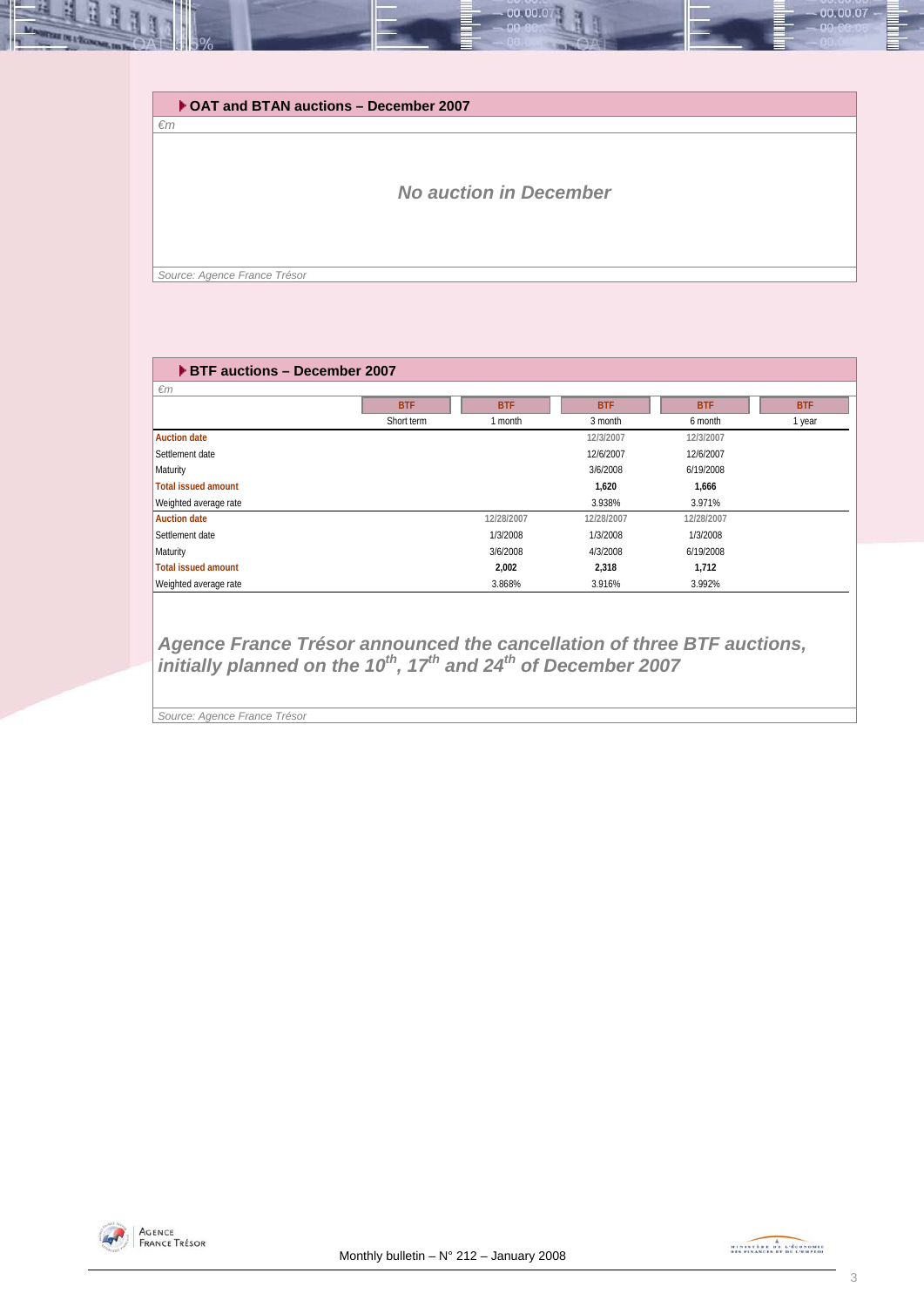<span id="page-3-0"></span>

![](_page_3_Figure_1.jpeg)

![](_page_3_Figure_2.jpeg)

![](_page_3_Figure_3.jpeg)

*(1) difference between the yield of the OAT 4% April 2013 and the yield of the OATi 2.5% July 2013 (2) difference between the yield of the OAT 5% April 2012 and the yield of the OAT€i 3% July 2012 (3) difference between the yield of the OAT 5.5% April 2029 and the yield of the OATi 3.4% July 2029 (4) difference between the yield of the OAT 5.75% October 2032 and the yield of the OAT€i 3.15% July 2032* 

| ▶ Negotiable government debt and swaps  |                            |          |          |          |         |          |         |          |          |
|-----------------------------------------|----------------------------|----------|----------|----------|---------|----------|---------|----------|----------|
| $\varepsilon$ bn                        |                            |          |          |          |         |          |         |          |          |
|                                         | end                        | end      | end      | end      | end     | end      | end     | November | December |
|                                         | 2000                       | 2001     | 2002     | 2003     | 2004    | 2005     | 2006    | 2007     | 2007     |
| Negotiable government debt              |                            |          |          |          |         |          |         |          |          |
| outstanding                             | 616                        | 653      | 717      | 788      | 833     | 877      | 877     | 932      | 921      |
| OAT                                     | 419                        | 443      | 478      | 512      | 552     | 593      | 610     | 641      | 641      |
| <b>BTAN</b>                             | 154                        | 158      | 151      | 167      | 184     | 189      | 200     | 203      | 202      |
| <b>BTF</b>                              | 43                         | 52       | 88       | 109      | 97      | 95       | 66      | 89       | 78       |
| <b>Swaps outstanding</b>                | III                        | 37       | 61       | 61       | 61      | 52       | 44      | 42       | 42       |
| Average maturity of the negotiable debt |                            |          |          |          |         |          |         |          |          |
| before swaps                            | 6 years                    | 6 years  | 5 years  | 5 years  | 6 years | 6 years  | 7 years | 7 years  | 7 years  |
|                                         | 64 days                    | 47 days  | 343 days | 297 days | 79 days | 267 days | 45 days | 47 days  | 51 days  |
| after swaps                             | $\ensuremath{/\! \! H}$    | 5 years  | 5 years  | 5 years  | 6 years | 6 years  | 7 years | 7 years  | 7 years  |
|                                         | $\ensuremath{/\!\! \,\! }$ | 358 days | 266 days | 235 days | 33 days | 228 days | 16 days | 26 days  | 29 days  |
|                                         |                            |          |          |          |         |          |         |          |          |
|                                         |                            |          |          |          |         |          |         |          |          |
| Source: Agence France Trésor            |                            |          |          |          |         |          |         |          |          |

![](_page_3_Picture_6.jpeg)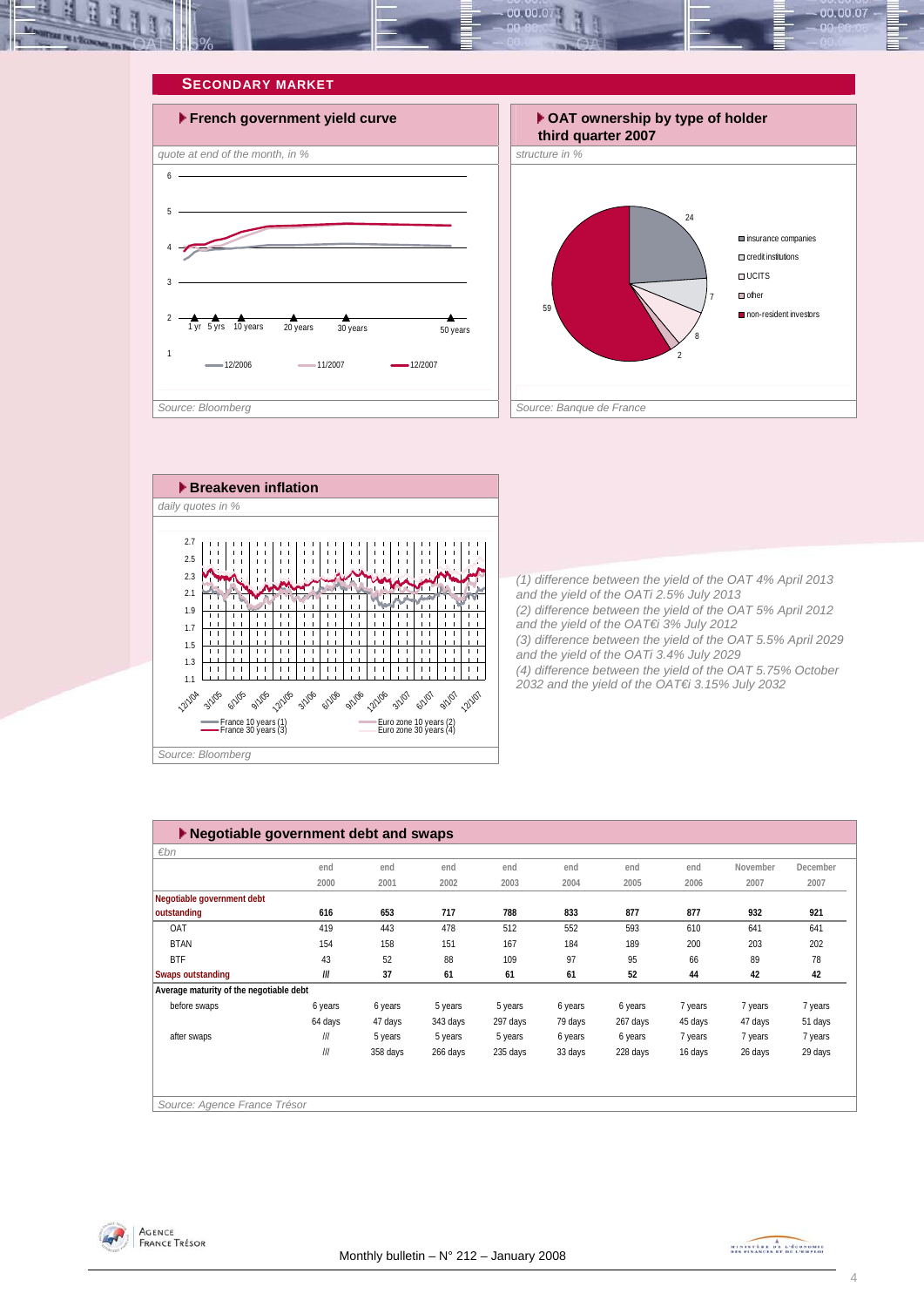![](_page_4_Figure_0.jpeg)

00.001

![](_page_4_Figure_1.jpeg)

![](_page_4_Figure_2.jpeg)

*Source: Euroclear France*

![](_page_4_Picture_4.jpeg)

MINISTRA DE L'ÉCONOMIE

00.00.07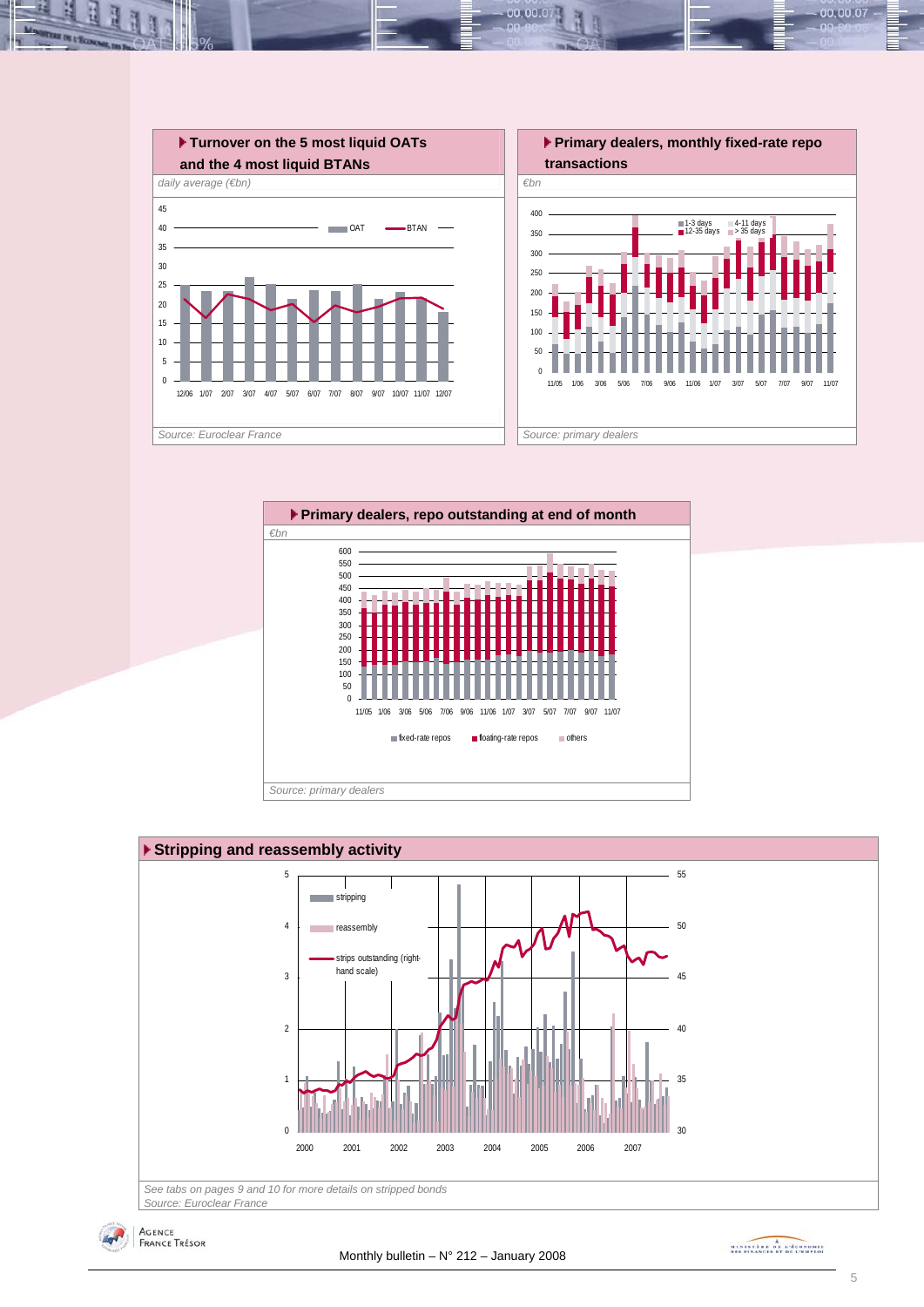#### <span id="page-5-0"></span>**TRIBUNE**

### **Sovereign Wealth Funds – A Game Changer for Financial Markets**

**By Stephen L. Jen, Global Head of Currency Research, Morgan Stanley** 

With more than US\$2.8 trillion under management, Sovereign Wealth Funds (SWFs) are already larger than hedge funds, which have US\$1.7 trillion under management. They will likely surpass the world's total holdings of official foreign reserves within the next five years, and grow to around US\$12 trillion by 2015.

SWFs are a game changer, for the financial markets and for financial policies. They will be sources of 'high octane' cross-border flows that are very large in size and relatively proactive in nature. Collectively, they are likely to propel three key trends in financial markets.

**1. SWFs favour equities over bonds.** Our calculations show that, all else equal, the mere formation of the SWFs should lead to a 40 basis points rise in long-term *Source : Morgan Stanley* 

| ▶ The 20 main Sovereign Wealth Funds |                                                    |                |           |          |  |  |  |  |  |  |
|--------------------------------------|----------------------------------------------------|----------------|-----------|----------|--|--|--|--|--|--|
| Country                              | <b>Fund Name</b>                                   | Assets         | Inception | Source   |  |  |  |  |  |  |
|                                      |                                                    | (billion US\$) | year      | of funds |  |  |  |  |  |  |
| <b>UAE</b>                           | ADIA 1/                                            | 875.0          | 1976      | Oil      |  |  |  |  |  |  |
| Norway                               | Government Pension Fund - Global                   | 345.0          | 1996      | Oil      |  |  |  |  |  |  |
| Singapore                            | $GIC$ 1/                                           | 330,0          | 1981      | Other    |  |  |  |  |  |  |
| Saudi Arabia                         | Saudi Arabian funds of various types 1/            | 300.0          | N/A       | Oil      |  |  |  |  |  |  |
| Kuwait                               | Reserve Fund for Future Generation                 | 250,0          | 1953      | Oil      |  |  |  |  |  |  |
| China                                | <b>CIC</b>                                         | 200.0          | 2007      | Other    |  |  |  |  |  |  |
| Singapore                            | Temasek Holdings 1/                                | 159.2          | 1974      | Other    |  |  |  |  |  |  |
| Libya                                | Oil Reserve Fund                                   | 50,0           | 2005      | Oil      |  |  |  |  |  |  |
| Qatar                                | <b>Qatar Investment Authority</b>                  | 50.0           | N/A       | Oil, gas |  |  |  |  |  |  |
| Algeria                              | Fond de régulation des recettes                    | 42.6           | 2000      | Oil      |  |  |  |  |  |  |
| US (Alaska)                          | Permanent Reserve Fund                             | 38,0           | 1976      | Oil      |  |  |  |  |  |  |
| <b>Brunei</b>                        | <b>Brunei Investment Authority</b>                 | 30.0           | 1983      | Oil      |  |  |  |  |  |  |
| Malaysia                             | Khazanah Nasional BHD                              | 25.7           | 1993      | Other    |  |  |  |  |  |  |
| Russia                               | <b>Stabilisation Fund</b>                          | 24.0           | 2003      | Oil      |  |  |  |  |  |  |
| Korea                                | KIC (Korea Investment Corporation)                 | 20.0           | 2006      | Other    |  |  |  |  |  |  |
| Kazakhstan                           | <b>National Fund</b>                               | 17,6           | 2000      | Oil, gas |  |  |  |  |  |  |
| Canada                               | Alberta Heritage TF                                | 15,5           | 1976      | Oil      |  |  |  |  |  |  |
| ROC (Taiwan)                         | National Stabilisation Fund                        | 15.0           | N/A       | Other    |  |  |  |  |  |  |
| Iran                                 | Oil Stabilisation Fund                             | 15,0           | 1999      | Oil      |  |  |  |  |  |  |
|                                      | 1/ The author's guess estimates as of January 2008 |                |           |          |  |  |  |  |  |  |
| Source : Morgan Stanley              |                                                    |                |           |          |  |  |  |  |  |  |

sovereign bond yield and a 10% rise in the P/E ratio of global equities. These are very conservative estimates of the likely impact on bonds and equities. As an example, the six members of the GCC (Gulf Cooperation Council) have close to 500 billion barrels of proven oil reserves. At today's market prices, this is worth some US\$44 trillion. Since 1985, in SDR terms, the composite value of equities has risen seven-fold, while bonds have risen only around four-fold. Crude oil has actually performed very poorly – doubling in value during the past two decades. Thus, from a financial perspective, it makes much more sense for the GCC countries to convert their under-ground wealth into above-ground wealth. The market capitalization of the world's equity markets is around US\$52 trillion. This gives some perspective on the likely impact of the GCC's oil reserves on global risky asset prices.

**2. Full deployment of SWFs could hurt both the USD and the EUR, and help EM currencies.** These new reservoirs of capital will likey be diverted away from developed markets into developing markets, with clear implications for currencies. We are, therefore, likely to see a great deal of EM-to-EM investment flows through SWFs. We believe both the USD and the EUR will be sold by SWFs, and that many of the EM currencies, the JPY and the GBP will be bought. Our calculations show that, compared to the current currency composition of official reserves of 60.5% in USDs, 28.6% in EURs, 5.9% in GBP, 2.6% in JPY, and 2.4% in everything else, SWFs are likely to have a very different currency composition: 43.0% in USD, 18.3% in EUR, 8.5% in GBP, 12.8% in JPY, and 17.4% in other (mostly EM) currencies.

**3. SWFs will likely play a dominant role in alternative investments,** which include infrastructure, private equity, real estate, real estate debt, commodities, and hedge funds. Our guess is that many SWFs could have a long-term model portfolio with 25% in bonds, 45% in equities, and 30% in alternative investments. Given the relatively low liquidity in alternative investments, activities of SWFs in this space may be headline grabbing and may meaningfully affect market prices.

*NB: this Agence France Trésor forum offers economists an opportunity to express their personal opinion. Thus, the above article strictly reflects the author's view, and should not be construed as expressing the viewpoints of Agence France Trésor or the Ministry of the Economy, Finance and Employment.* 

![](_page_5_Picture_11.jpeg)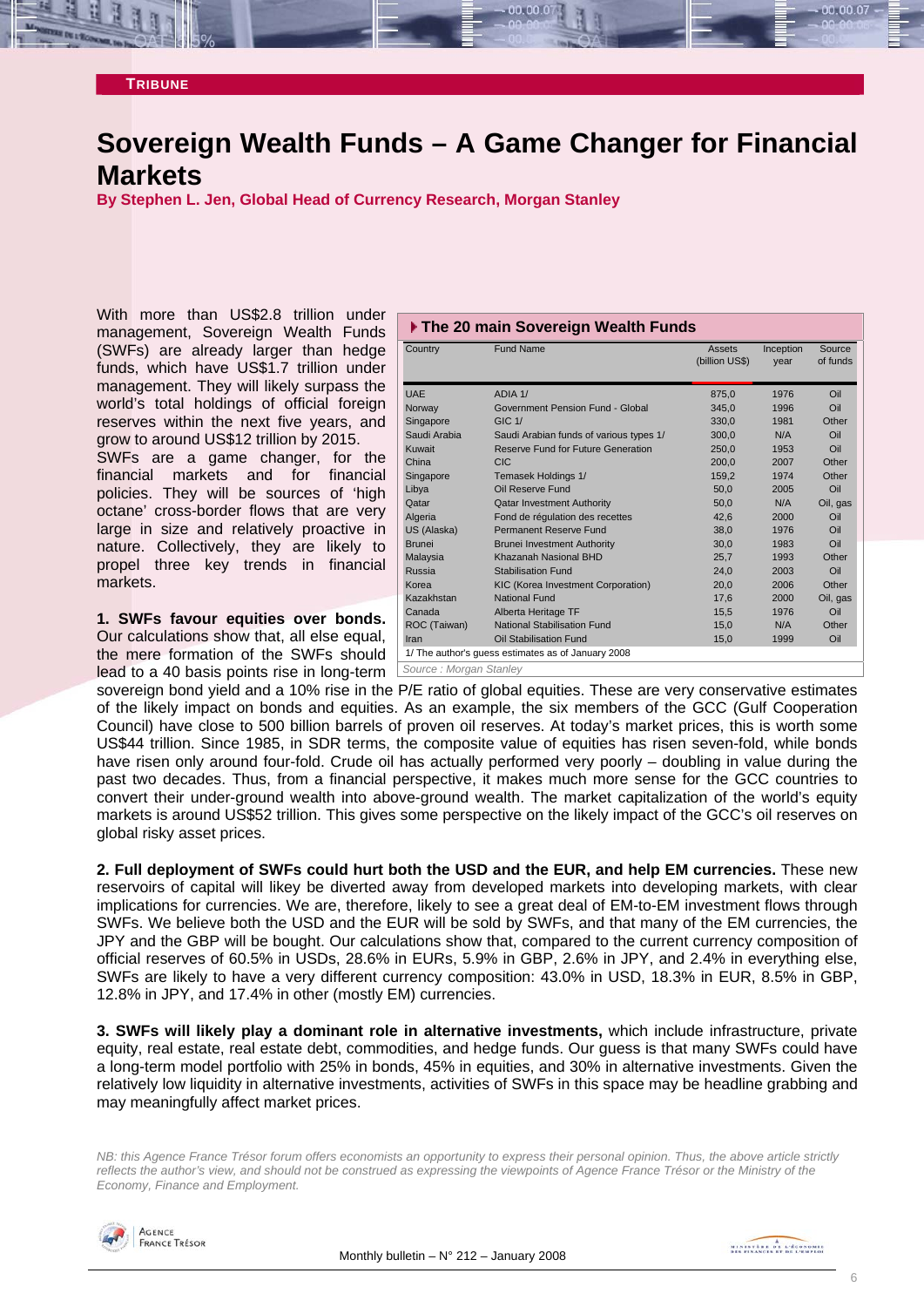<span id="page-6-0"></span>![](_page_6_Picture_0.jpeg)

#### **THE FRENCH ECONOMY**

| Macro-economic forecast    |               |               | $\blacktriangleright$ Recent economic indicators |                                          |  |        |
|----------------------------|---------------|---------------|--------------------------------------------------|------------------------------------------|--|--------|
| Real growth rate as a %    |               |               |                                                  |                                          |  |        |
|                            | 2006          | 2007          | 2008                                             | Industrial output*, year-on-year         |  |        |
| French GDP                 | $< 2 - 2.5 >$ | $< 2 - 2.5 >$ | $< 2 - 2.5 >$                                    | Household consumption*, year-on-year     |  |        |
| Euro zone GDP              | 2.8           | 2.6           | 2.3                                              | Unemployment rate (ILO)                  |  |        |
| Household consumption      | 2.1           | 2.0           | 2.5                                              | Consumer prices, year-on-year            |  |        |
| <b>Business investment</b> | 4.1           | 4.5           | 4.8                                              | all items<br>all items excluding tobacco |  |        |
| Exports                    | 5.5           | 3.6           | 5.7                                              | Trade balance, fob-fob, sa               |  | $-3.6$ |
| Imports                    | 6.8           | 4.4           | 5.5                                              |                                          |  | $-3.4$ |
| Consumer prices            | 1.6           | 1.3           | 1.6                                              | Current account balance, sa              |  | $-2.7$ |
| (year-on-year)             |               |               |                                                  |                                          |  | $-2.3$ |
|                            |               |               |                                                  | 10-year constant maturity rate (TFC10)   |  |        |

| $\blacktriangleright$ Recent economic indicators |            |  |  |  |  |  |  |
|--------------------------------------------------|------------|--|--|--|--|--|--|
|                                                  |            |  |  |  |  |  |  |
| 4.0%                                             | 10/2007    |  |  |  |  |  |  |
| 2.4%                                             | 11/2007    |  |  |  |  |  |  |
| 7.9%                                             | 9/2007     |  |  |  |  |  |  |
|                                                  |            |  |  |  |  |  |  |
| 2.4%                                             | 11/2007    |  |  |  |  |  |  |
| 2.4%                                             | 11/2007    |  |  |  |  |  |  |
| $-3.6$ FUR bn                                    | 10/2007    |  |  |  |  |  |  |
| $-3.4$ FUR bn                                    | 9/2007     |  |  |  |  |  |  |
| $-2.7$ FUR bn                                    | 10/2007    |  |  |  |  |  |  |
| $-2.3$ FUR bn                                    | 9/2007     |  |  |  |  |  |  |
| 4.47%                                            | 12/31/2007 |  |  |  |  |  |  |
| 4.684%                                           | 12/31/2007 |  |  |  |  |  |  |
| 1.4721                                           | 12/31/2007 |  |  |  |  |  |  |
| 164.93                                           | 12/31/2007 |  |  |  |  |  |  |
|                                                  |            |  |  |  |  |  |  |

*\*manufactured goods –* 

*Source: Insee; Ministry of the Economy, Finance and Employment; Banque de France* 

*Source: Ministry of the Economy, Finance and Employment, Draft Budget Bill 2008* 

![](_page_6_Figure_7.jpeg)

![](_page_6_Figure_8.jpeg)

|                    |          |          |          | end-of-November level |          |
|--------------------|----------|----------|----------|-----------------------|----------|
|                    | 2005     | 2006     | 2005     | 2006                  | 2007     |
| General budget     |          |          |          |                       |          |
| balance            | $-45.15$ | -42.48   | $-55.41$ | $-45.93$              | $-46.83$ |
| revenue            | 249.11   | 230.40   | 213.09   | 196.28                | 199.58   |
| expenditure        | 294.27   | 272.88   | 268.50   | 242.21                | 246.42   |
| Balance of special |          |          |          |                       |          |
| Treasury accounts  | 1.68     | 3.48     | $-3.16$  | $-8.94$               | $-7.86$  |
| General budget     |          |          |          |                       |          |
| outturn            | $-43.47$ | $-39.00$ | $-58.57$ | $-54.87$              | $-54.70$ |
|                    |          |          |          |                       |          |
|                    |          |          |          |                       |          |
|                    |          |          |          |                       |          |

![](_page_6_Figure_10.jpeg)

![](_page_6_Picture_11.jpeg)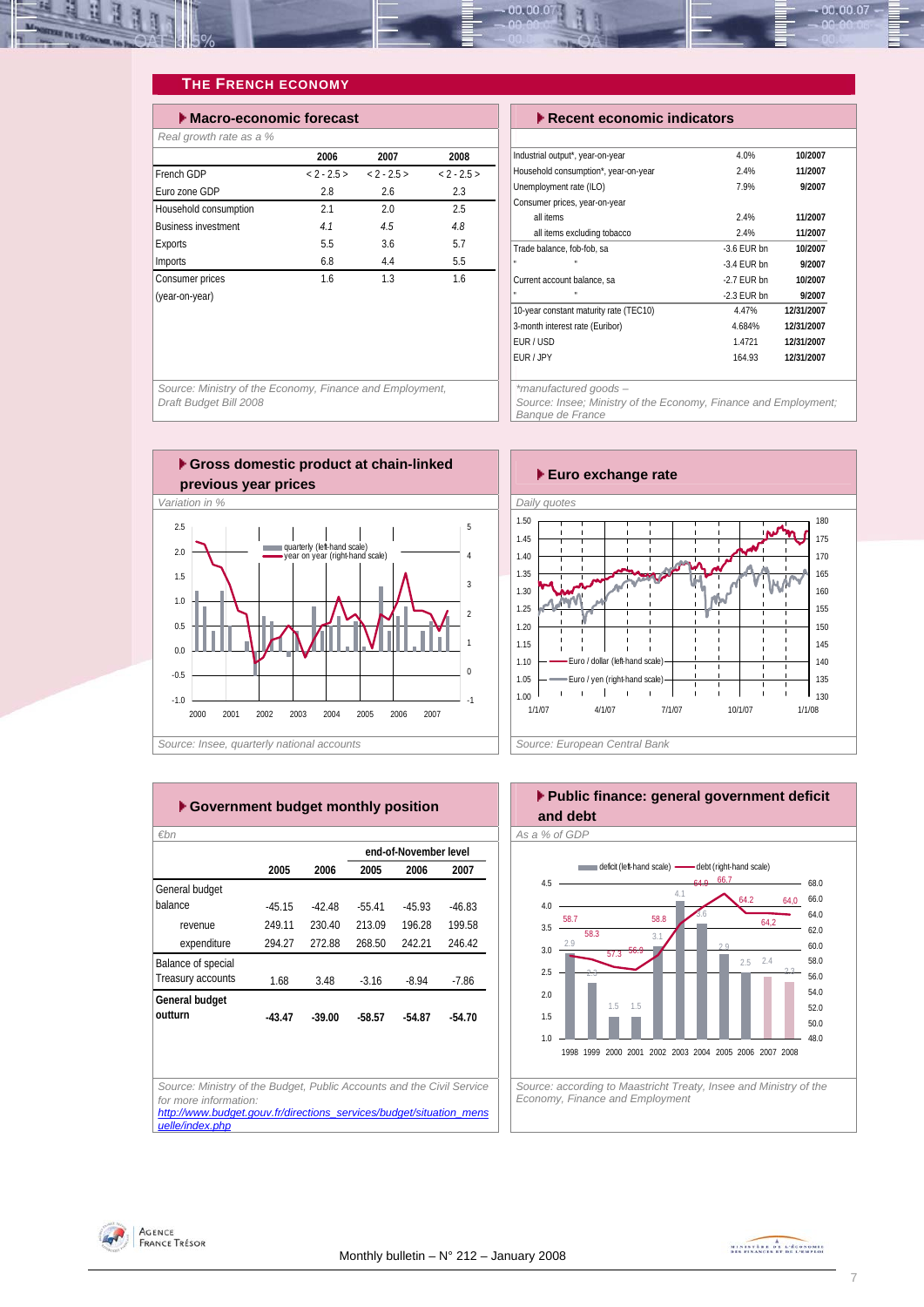<span id="page-7-0"></span>

|    | $\blacktriangleright$ Timetable for the release of French economic indicators |    |                                                         |  |  |  |  |  |  |  |
|----|-------------------------------------------------------------------------------|----|---------------------------------------------------------|--|--|--|--|--|--|--|
|    | January 2008                                                                  |    | February 2008                                           |  |  |  |  |  |  |  |
| 8  | Gross foreign exchange reserves in December                                   | 7  | Gross foreign exchange reserves in January              |  |  |  |  |  |  |  |
| 9  | Foreign trade in November                                                     |    | Foreign trade in December                               |  |  |  |  |  |  |  |
| 9  | Cost-of-construction: index Q3-2007                                           | 11 | Industrial output in December                           |  |  |  |  |  |  |  |
| 10 | Central government budget: statement at end of November                       | 12 | Balance of payments in December                         |  |  |  |  |  |  |  |
| 10 | Industrial output in November                                                 | 13 | Central government budget: statement at end of December |  |  |  |  |  |  |  |
| 14 | Balance of payments in November                                               | 13 | Industrial Investments: January survey                  |  |  |  |  |  |  |  |
| 15 | Consumer prices: index for December                                           | 14 | National quarterly accounts: first results Q4-2007      |  |  |  |  |  |  |  |
| 23 | Household consumption of manufactured goods in December                       | 15 | Payroll employment: provisional results Q4-2007         |  |  |  |  |  |  |  |
| 25 | Industrial trends: monthly survey for January                                 | 15 | Wages: provisional statistics Q4-2007                   |  |  |  |  |  |  |  |
| 29 | New building starts in December                                               | 21 | Consumer prices: index for January                      |  |  |  |  |  |  |  |
| 29 | Household confidence survey: January survey                                   | 22 | Industrial trends: February survey                      |  |  |  |  |  |  |  |
| 30 | Industrial trends: quaterly survey for January                                | 22 | Household consumption of manufactured goods in January  |  |  |  |  |  |  |  |
| 30 | Job seekers in December                                                       | 26 | New building starts in January                          |  |  |  |  |  |  |  |
| 31 | Industrial producer prices: December index                                    | 28 | Household confidence survey: February survey            |  |  |  |  |  |  |  |
| 31 | Net foreign exchange reserves in December                                     | 29 | Net foreign exchange reserves in January                |  |  |  |  |  |  |  |
|    |                                                                               |    |                                                         |  |  |  |  |  |  |  |
|    | Harmonized index of consumer prices - Eurozone (Eurostat)                     |    |                                                         |  |  |  |  |  |  |  |
|    | Index for December: January 16                                                |    |                                                         |  |  |  |  |  |  |  |

 $00.00.0$ 

*Index for January: February 29*

![](_page_7_Figure_2.jpeg)

![](_page_7_Figure_3.jpeg)

![](_page_7_Figure_4.jpeg)

![](_page_7_Picture_5.jpeg)

00.00.07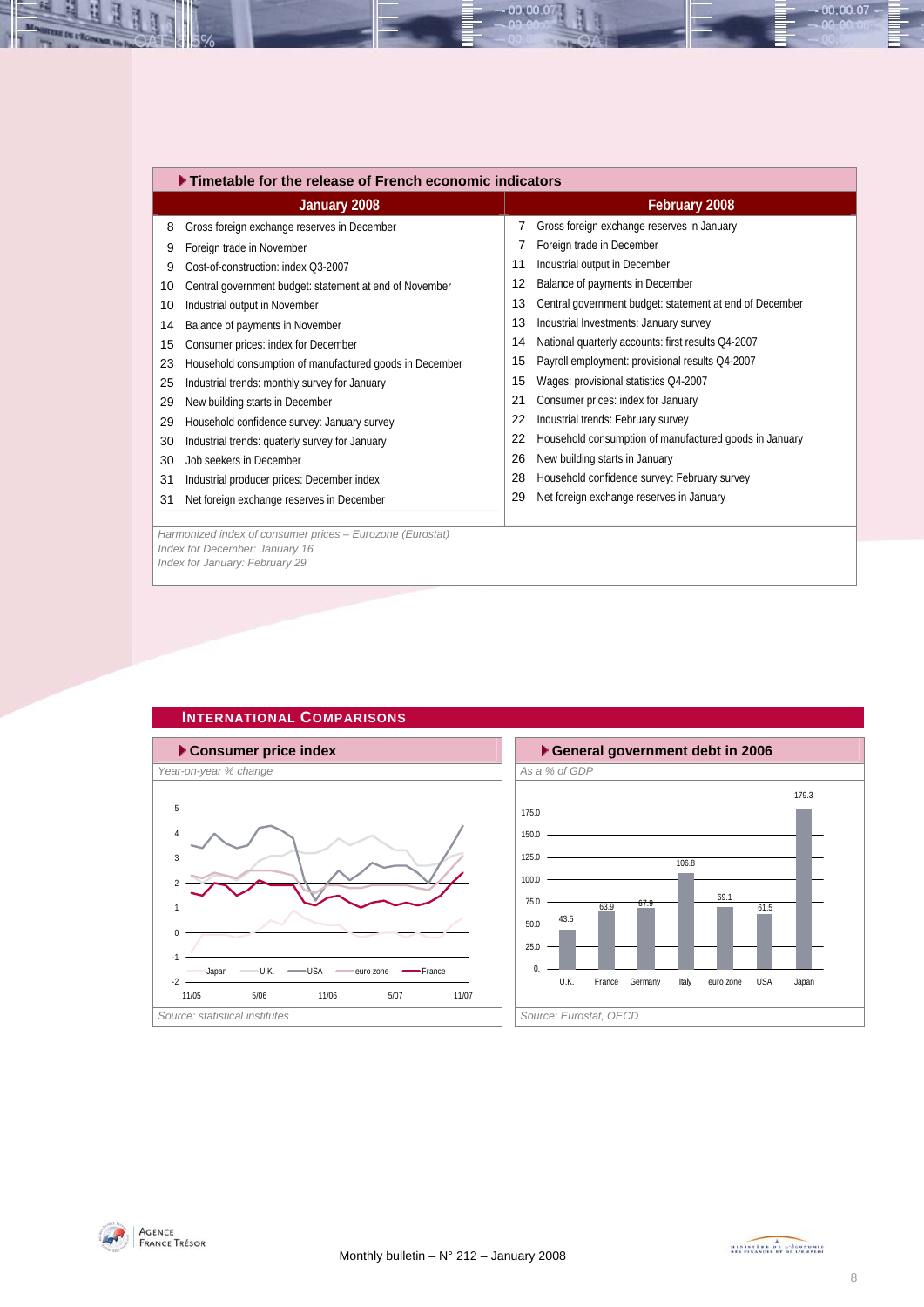#### **FRENCH GOVERNMENT NEGOTIABLE DEBT OUTSTANDING -** *DETTE NEGOCIABLE DE L'ETAT*

 $00000$ 

 **OAT au 31 décembre 2007** */ fungible Treasury bonds at December 31, 2007*

| En euros                                    |                                                                                                                                                                                                                                                                                                      |                       |                                                            |                                                    |               |                                      |                                                            |                                                  |                                                           |                               |                             |
|---------------------------------------------|------------------------------------------------------------------------------------------------------------------------------------------------------------------------------------------------------------------------------------------------------------------------------------------------------|-----------------------|------------------------------------------------------------|----------------------------------------------------|---------------|--------------------------------------|------------------------------------------------------------|--------------------------------------------------|-----------------------------------------------------------|-------------------------------|-----------------------------|
| <b>CODE ISIN</b><br><b>Euroclear France</b> | Libellé de l'emprunt /<br>Bond                                                                                                                                                                                                                                                                       | Encours / Outstanding | Coefficient<br>d'indexation /<br>indexation<br>coefficient | Valeur nominale/ démembré<br>face value / stripped |               | <b>CODE ISIN</b><br>Euroclear France | Libellé de l'emprunt /<br><b>Bond</b>                      | <b>Encours / Outstanding</b>                     | Coefficient<br>d'indexation.<br>indexation<br>coefficient | Valeur nominale/face<br>value | démembré<br>/stripped       |
|                                             | Échéance 2008                                                                                                                                                                                                                                                                                        | 39 326 343 494        |                                                            |                                                    |               |                                      | Échéance 2016                                              | 42 483 000 000                                   |                                                           |                               |                             |
| FR0000570632                                | OAT 5.25% 25 avril 2008                                                                                                                                                                                                                                                                              | 21 542 182 367        |                                                            |                                                    | 949 240 000   | FR0010288357<br>FR0000187361         | OAT 3,25% 25 avril 2016<br>OAT 5% 25 octobre 2016          | 20 461 000 000<br>22 022 000 000                 |                                                           |                               | 60 950 000<br>1 291 580 000 |
| FR0000570665                                | OAT 8,5% 25 octobre 2008                                                                                                                                                                                                                                                                             | 17 784 161 127        |                                                            |                                                    | 4 168 570 000 |                                      | Échéance 2017                                              | 43 756 028 950                                   |                                                           |                               |                             |
|                                             | Échéance 2009                                                                                                                                                                                                                                                                                        | 64 242 666 698        |                                                            |                                                    |               | FR0010415331                         | OAT 3,75% 25 avril 2017                                    | 19 990 000 000                                   |                                                           |                               | 219 900 000                 |
| FR0000570673V                               | OAT TEC10 25 janvier 2009                                                                                                                                                                                                                                                                            | 9 853 044 498         |                                                            |                                                    |               | FR0010235176                         | OATi 1% 25 juillet 2017                                    | 14 698 028 950 (1)                               | 1,03763                                                   | (14 165 000 000)              |                             |
| FR0000571432                                | OAT 4% 25 avril 2009                                                                                                                                                                                                                                                                                 | 18 640 258 371        |                                                            |                                                    | 1421890000    | FR0010517417                         | OAT 4,25% 25 octobre 2017<br>Échéance 2019                 | 9 068 000 000<br>26 203 941 765                  |                                                           |                               |                             |
| FR0000571424 I                              | OATi 3% 25 juillet 2009                                                                                                                                                                                                                                                                              | 15 905 226 791 (1)    | 1,15160                                                    | (13 811 416 109)                                   |               | FR0000189151                         | OAT 4,25% 25 avril 2019                                    | 17 344 000 000                                   |                                                           |                               | 221 390 000                 |
| FR0000186199                                | OAT 4% 25 octobre 2009                                                                                                                                                                                                                                                                               | 19 844 137 038        |                                                            |                                                    | 698 530 000   | FR0000570921                         | OAT 8,5% 25 octobre 2019                                   | 8 8 4 4 3 9 2 8 9 3                              |                                                           |                               | 3 996 690 000               |
|                                             | Échéance 2010                                                                                                                                                                                                                                                                                        | 31 162 742 970        |                                                            |                                                    |               | FR0000570954 C                       | ETAT 9,82% 31 décembre 2019                                | 15 548 872                                       |                                                           | (6692154)                     |                             |
| FR0000186603                                | OAT 5.5% 25 avril 2010                                                                                                                                                                                                                                                                               | 15 311 719 352        |                                                            |                                                    | 517 020 000   |                                      | Échéance 2020                                              | 13 155 733 950                                   |                                                           |                               |                             |
| FR0000187023                                | OAT 5,5% 25 octobre 2010                                                                                                                                                                                                                                                                             | 15 851 023 618        |                                                            |                                                    | 1 434 580 000 | FR0010050559 I                       | OAT€i 2,25% 25 juillet 2020                                | 13 155 733 950 (1)                               | 1,09385                                                   | (12 027 000 000)              |                             |
|                                             | Échéance 2011                                                                                                                                                                                                                                                                                        | 48 667 349 982        |                                                            |                                                    |               | FR0010192997                         | Échéance 2021<br>OAT 3.75% 25 avril 2021                   | 19 857 000 000<br>19 857 000 000                 |                                                           |                               | 475 540 000                 |
| FR0000570731                                | OAT 6,5% 25 avril 2011                                                                                                                                                                                                                                                                               | 19 572 445 710        |                                                            |                                                    | 677 130 000   |                                      | Échéance 2022                                              | 1 243 939 990                                    |                                                           |                               |                             |
| FR00100943751                               | OATi 1,6% 25 juillet 2011                                                                                                                                                                                                                                                                            | 15 040 017 940 (1)    | 1,07567                                                    | (13 982 000 000)                                   |               | FR0000571044                         | OAT 8.25% 25 avril 2022                                    | 1 243 939 990                                    |                                                           |                               | 884 150 000                 |
| FR0000187874                                | OAT 5% 25 octobre 2011                                                                                                                                                                                                                                                                               | 14 054 886 332        |                                                            |                                                    | 321 340 000   |                                      | Échéance 2023                                              | 17 076 195 903                                   |                                                           |                               |                             |
|                                             | Échéance 2012                                                                                                                                                                                                                                                                                        | 58 591 933 863        |                                                            |                                                    |               | FR0000571085                         | OAT 8,5% 25 avril 2023                                     | 10 606 195 903                                   |                                                           |                               | 7 131 940 000               |
| FR0000188328                                | OAT 5% 25 avril 2012                                                                                                                                                                                                                                                                                 | 17 169 110 580        |                                                            |                                                    | 1033150000    | FR0010466938                         | OAT 4,25% 25 octobre 2023                                  | 6 470 000 000                                    |                                                           |                               | 260 000 000                 |
| FR0000188013                                | OATE 3% 25 juillet 2012                                                                                                                                                                                                                                                                              | 16 383 003 020 (1)    | 1,13033                                                    | (14 494 000 000)                                   |               |                                      | Échéance 2025                                              | 9 671 928 118                                    |                                                           |                               |                             |
| FR0000188690                                | OAT 4,75% 25 octobre 2012                                                                                                                                                                                                                                                                            | 19 554 122 924        |                                                            |                                                    | 871 200 000   | FR0000571150                         | OAT 6% 25 octobre 2025<br>Échéance 2028                    | 9 671 928 118<br>14 480 883                      |                                                           |                               | 3 255 800 000               |
| FR0000570780                                | OAT 8,5% 26 décembre 2012                                                                                                                                                                                                                                                                            | 5 485 697 339         |                                                            |                                                    |               | FR0000571226 C                       | OAT zéro coupon 28 mars 2028                               | 14 480 883                                       |                                                           | (46232603)                    |                             |
|                                             | Échéance 2013                                                                                                                                                                                                                                                                                        | 51 971 024 911        |                                                            |                                                    |               |                                      | Échéance 2029                                              | 23 416 922 777                                   |                                                           |                               |                             |
| FR0000188989                                | OAT 4% 25 avril 2013                                                                                                                                                                                                                                                                                 | 19 137 183 879        |                                                            |                                                    | 140 450 000   | FR0000571218                         | OAT 5,5% 25 avril 2029                                     | 15 500 880 458                                   |                                                           |                               | 2 479 370 000               |
| FR0000188955                                | OATi 2,5% 25 juillet 2013                                                                                                                                                                                                                                                                            | 15 237 083 353 (1)    | 1,09290                                                    | (13 941 882 471)                                   |               | FR00001864131                        | OATi 3,4% 25 juillet 2029                                  | 7 916 042 319 (1)                                | 1,14673                                                   | (6 903 144 000)               |                             |
| FR0010011130                                | OAT 4% 25 octobre 2013                                                                                                                                                                                                                                                                               | 17 596 757 679        |                                                            |                                                    | 236 820 000   | FR00001887991                        | Échéance 2032<br>OAT€i 3,15% 25 juillet 2032               | 28 423 346 310<br>9 685 346 310 (1)              | 1.10829                                                   | (8739 000 000)                |                             |
|                                             | Échéance 2014                                                                                                                                                                                                                                                                                        | 32 145 724 224        |                                                            |                                                    |               | FR0000187635                         | OAT 5,75% 25 octobre 2032                                  | 18 738 000 000                                   |                                                           |                               | 6 600 150 000               |
| FR0010061242                                | OAT 4% 25 avril 2014                                                                                                                                                                                                                                                                                 | 18 039 752 234        |                                                            |                                                    | 225 280 000   |                                      | Échéance 2035                                              | 15 614 000 000                                   |                                                           |                               |                             |
| FR0010112052                                | OAT 4% 25 octobre 2014                                                                                                                                                                                                                                                                               | 14 105 971 990        |                                                            |                                                    | 144 550 000   | FR0010070060                         | OAT 4,75% 25 avril 2035<br>Échéance 2038                   | 15 614 000 000                                   |                                                           |                               | 3 161 770 000               |
|                                             | Échéance 2015                                                                                                                                                                                                                                                                                        | 46 639 795 573        |                                                            |                                                    |               | FR0010371401                         | OAT 4% 25 octobre 2038                                     | 8 453 000 000<br>8 453 000 000                   |                                                           |                               | 1 689 850 000               |
| FR0010163543                                | OAT 3,5% 25 avril 2015                                                                                                                                                                                                                                                                               | 18 055 313 893        |                                                            |                                                    | 75 350 000    |                                      | Échéance 2040                                              | 4 959 649 530                                    |                                                           |                               |                             |
| FR0010135525                                | OAT€i 1,6% 25 juillet 2015                                                                                                                                                                                                                                                                           | 11 134 481 680 (1)    | 1,07186                                                    | (10 388 000 000)                                   | 214 372 000   | FR00104473671                        | OAT€i 1.8% 25 iuillet 2040                                 | 4 959 649 530                                    | 1.02663                                                   | (4 831 000 000)               |                             |
| FR0010216481                                | OAT 3% 25 octobre 2015                                                                                                                                                                                                                                                                               | 17 450 000 000        |                                                            |                                                    | 55 440 000    |                                      | Échéance 2055                                              | 13 623 000 000                                   |                                                           |                               |                             |
|                                             |                                                                                                                                                                                                                                                                                                      |                       |                                                            |                                                    |               | FR0010171975                         | OAT 4% 25 avril 2055                                       | 13 623 000 000                                   |                                                           |                               | 2 076 540 000               |
|                                             |                                                                                                                                                                                                                                                                                                      |                       |                                                            |                                                    |               |                                      |                                                            | <b>Total OAT / total fungible Treasury bonds</b> |                                                           |                               | 640 699 749 891             |
|                                             | (1) Encours OAT indexées = valeur nominale x coefficient d'indexation / indexed bonds outstanding = face value x indexation coefficient<br>(2) y compris intérêts capitalisés au 31/12/2006 / including coupons capitalized at 12/31/2006 ; non offerte à la souscription / not open to subscription |                       |                                                            |                                                    |               |                                      |                                                            | Encours démembré /stripped outstanding           |                                                           |                               | 46 990 532 000              |
|                                             | (3) valeur actualisée au 31/03/2007 / actualized value at 03/31/2007; non offerte à la souscription / not open to subscription<br>OATi: OAT indexée sur l'indice français des prix à la consommation (hors tabac) / OAT indexed on the French consumer price index (excluding tobacco)               |                       |                                                            |                                                    |               |                                      | En % des lignes démembrables<br>As a % of strippable bonds |                                                  |                                                           |                               | 7,51 %                      |
| consumer price (excluding tobacco)          | OAT€i : OAT indexée sur l'indice des prix à la consommation harmonisé de la zone euro (hors tabac) / OAT indexed on the eurozone harmonized index of                                                                                                                                                 |                       |                                                            |                                                    |               |                                      | Durée de vie moyenne                                       |                                                  |                                                           |                               | 9 ans et 224 jours          |
|                                             | TEC 10 : taux de l'échéance constante à 10 ans / yield of 10-year constant maturity Treasury                                                                                                                                                                                                         |                       |                                                            |                                                    |               |                                      | Average maturity                                           |                                                  |                                                           |                               | 9 years and 224 days        |

<span id="page-8-0"></span>![](_page_8_Picture_3.jpeg)

![](_page_8_Picture_5.jpeg)

 $00007$